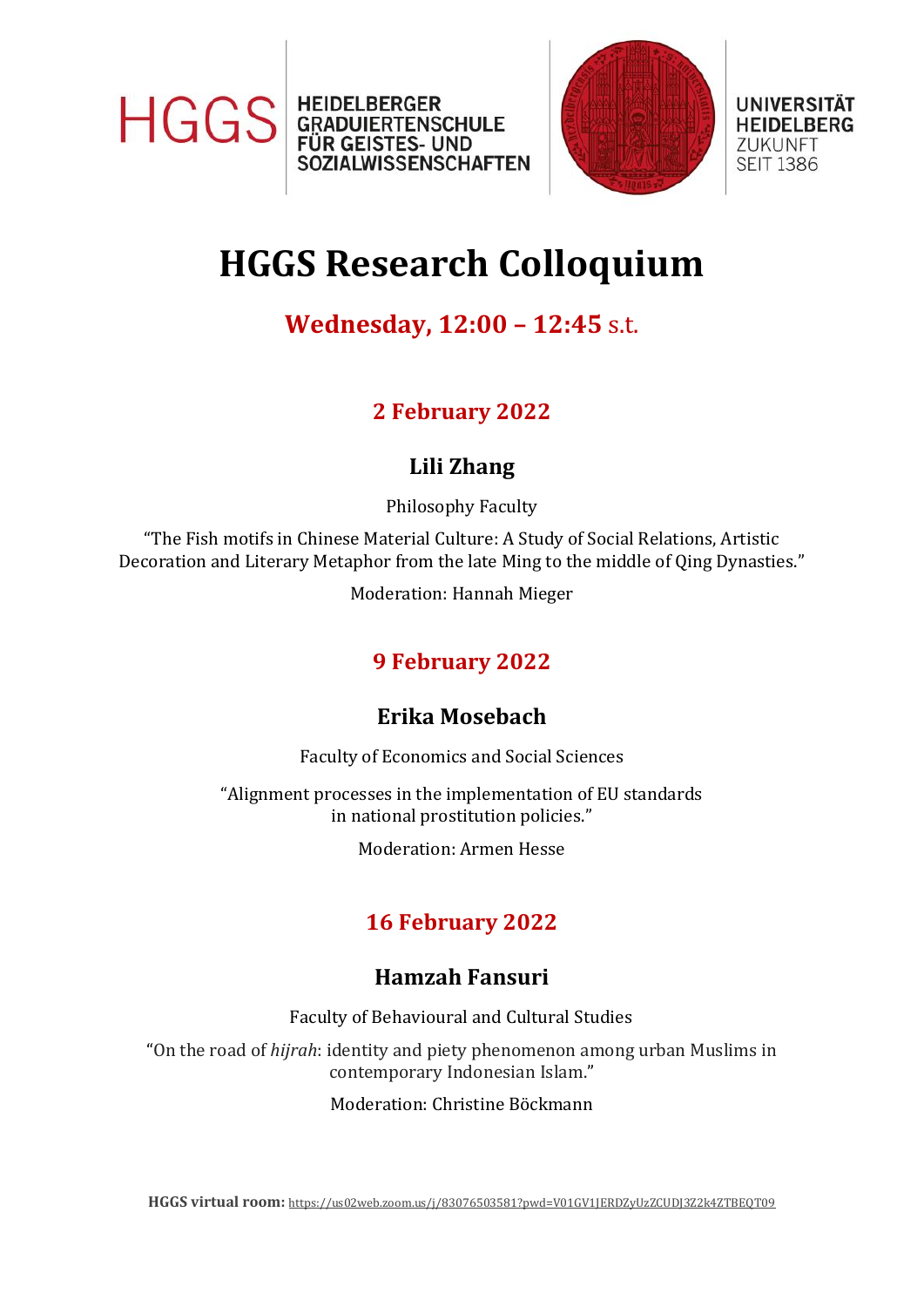



#### **UNIVERSITAT ZUKUNFT SEIT 1386**

# **HGGS Research Colloquium**

## **Wednesday, 12:00 – 12:45** s.t.

## **23 February 2022**

## **Hui Wang**

Philosophy Faculty "Anime-Pop: Contemporary Art and Culture Industry in A Global Age." Moderation: Hannah Mieger

## **2 March 2022**

## **Carmen Wintergerst**

Faculty of Economics and Social Sciences

"A vicious circle? Civil society and (re-)autocratization in Southeast Asia."

Moderation: Bahar Akgün

# **9 March 2022**

## **Marcus Hausner**

Faculty of Behavioural and Cultural Studies

"Complexity competence - an approach to describing, identifying and developing complexity-adequate action by managers."

Moderation: Prof. Dr. Ekkehart Reimer

**HGGS virtual room:** <https://us02web.zoom.us/j/83076503581?pwd=V01GV1JERDZyUzZCUDJ3Z2k4ZTBEQT09>